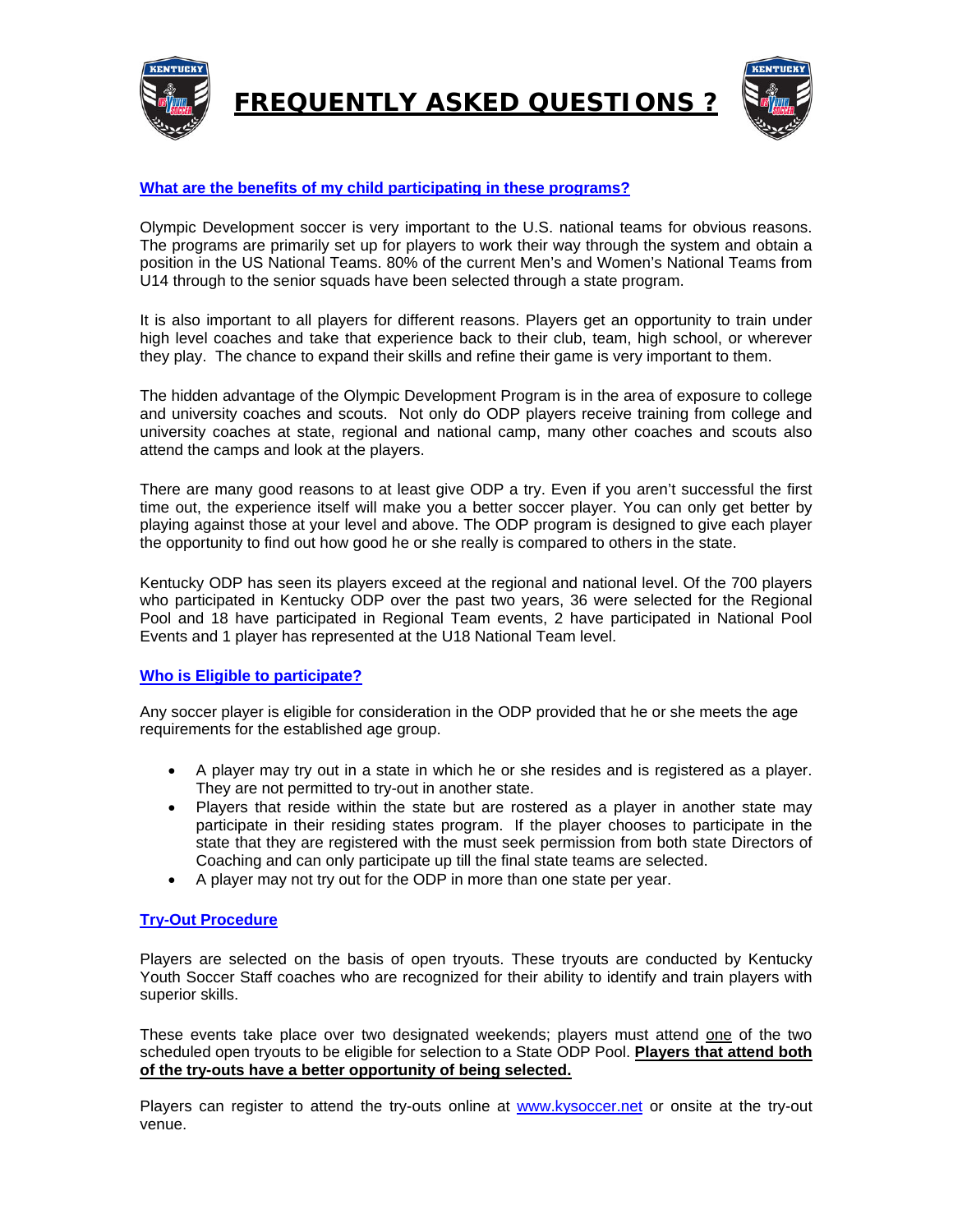



Player selection process at open tryouts will proceed as follows:

- Each player who pre-registers for open tryouts will be pre-assigned a scrimmage vest coded by color and number.
- Upon arrival, each evaluator/coach will be given a list of vest colors and numbers that correspond with their respective age group.
- All and any players, who register on-site, will be assigned a vest and number, and at that time will be deemed eligible for evaluation.
- Coaches will not be given player names, and will only identify players by vest color and number.
- Players may not wear any item of clothing at the try-outs connected with clubs or high schools in the state of Kentucky.
- Players are not required to attend both try-outs however it is preferred. Those that do attend both have a better chance of being selected to the State Pool.
- At the conclusion of the tryouts, coaches will submit the list of their initial player pools to the Director of Coach and Player Development.
- The Pool List will then be posted on www.kysoccer.net up to 72 hours following the final try-outs

A player may also be identified and asked to join at anytime during the year. It is the KYSA State Coaches responsibility to provide the best players in their respective age groups. They will scout games throughout the year looking for player talent. Any player that is scouted will still have to be officially invited in by the state Director of Coaching.

Player recommendations need to be sent by a Club or High School coach to the Director of Coach & Player Development. Any recommendations sent by a parent or guardian will not be accepted.

## **Additional Selection Opportunities**

A player, who did not attend open tryouts, can be scouted or brought into Pool Training Session for a one-time evaluation. In order for a player to be scouted, or granted an invitation for an alternative tryout, a letter of recommendation must be received by the Director of Coach and Player Development, no later than 14 days prior to the final scheduled try-out

- The letter of recommendation can come from any soccer coach within the community: high school coach, club, coach, etc.
- The letter must clearly state the name, address, phone number and e-mail address of both the player/s being recommended and the recommending coach.
- This letter should also include the name of the player/s team and the number that this player/s wears while playing with his/her team.
- This letter must be dated and signed by the coach, along with reasons as to why this particular coach feels this player would benefit from or be an asset to the Kentucky Olympic Development Program.
- The player's winter/spring team schedule should also be attached to the letter.

Once the letter of recommendation has been received by the State Director of Coach and Player Development, the player will either be scouted while playing with his/her team or the player will be contacted with an official invitation to attend a pool training session.

- If the scouted player is deemed material for the state pool, the player will receive notification to join the state pool.
- If the player is not deemed material for the state pool, the player will receive a notification indicating that this is the case.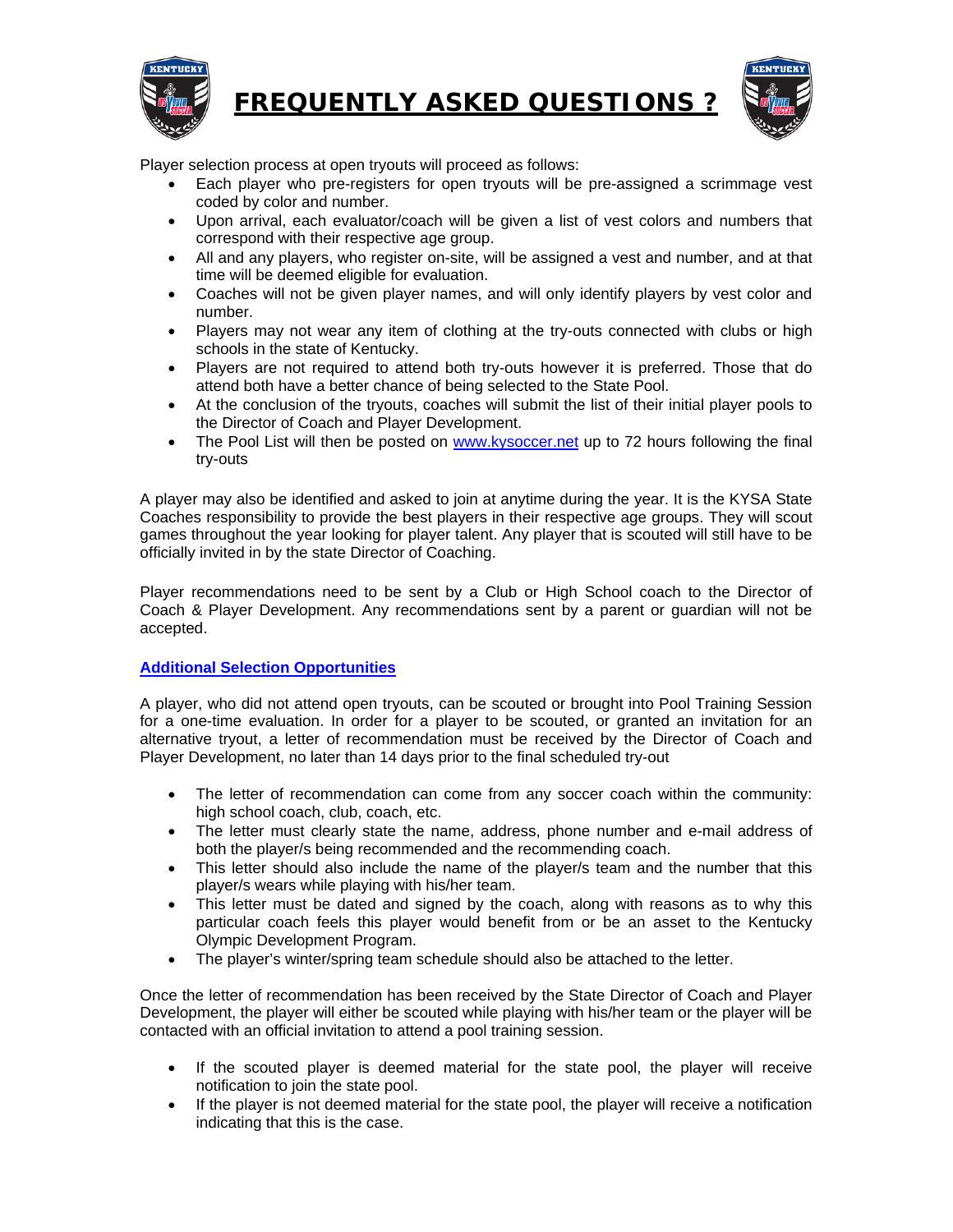



- All players will be required to pay when they register and letter has been received
- The player is entitled to a one-time evaluation, and should the age-group head coach choose to retain this player, this player's name will be added to the state pool on the state website within 7 days of the tryout.

Kentucky ODP is under no obligation whatsoever to retain a player in the program who has been recommended. This policy only guarantees this particular player a one-time scouting look or alternative tryout, providing that the requirements for recommendation have been met.

The Director of Coach and Player Development reserves the right to invite a player to tryout without a letter of recommendation if he personally sees the player play, or is aware of special circumstances that have previously prevented a player from trying out. No players will be invited in for a try-out after the final pool session of the season.

## **What is the State Pool?**

Following the official open try-outs the pool will be named which is an initial group of players who are under consideration for selection to a final state team. After the final tryout there will be a number of state pool training events take place. During these sessions the players will practice and work with the state staff.

The youngest age group within the program will have a maximum of 60 players selected to the Pool. The other age groups will vary depending on the level of play and ability of players. Some of the age groups will be split by birth months (Jan-June- **Older** or July-Dec- **Younger**) however players can be moved at the discretion of the State Director of Coaching.

No player selected to an initial player pool will be released before the final state team is selected.

### **How many players are kept for the ODP Pools?**

This varies by age and by group. Sometimes our staff invites more than the planned number to insure that they are getting another look at players. Below is a general number that the staff will keep for the ODP Pool, which is always subject to change depending on the level and ability of players at the try-out:

U17 boys and girls Up to 26-36 players U16 boys and girls Up to 26-36 players U15 boys and girls Up to 45-55 players U14 boys and girls Up to 45-55 players U13 boys and girls No reduction

### **Will there be specific training for Goalkeepers**

Yes, throughout the try-outs and all of the pool training events players who specialize in playing as a Goalkeeper will receive specific training for this position. There may be some sessions where they will be integrated with the team from the beginning.

# **What is the State Squad?**

Following the pool training sessions the pools will be reduced to a maximum of 23 players. This could be 46 players for those that have split birth months. The state squad will then attend and participate against other state associations in games or college showcase events.

The youngest age group will remain at a maximum of 60 players but will still participate in these events.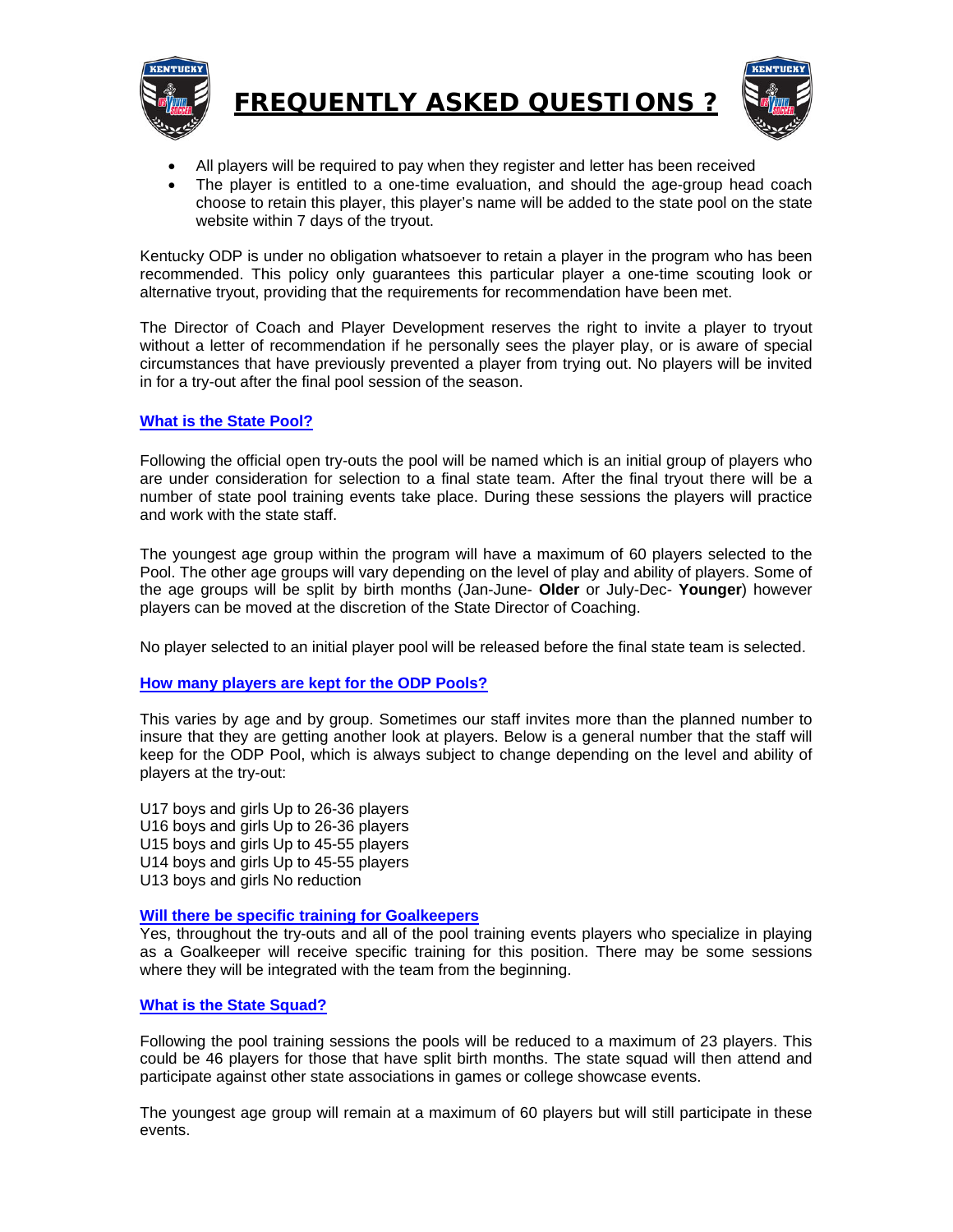



# **What is the State Team?**

For the two youngest Olympic Development age groups in each gender and maximum of 50 players can be selected to attend the regional camp. Two final state teams of 18 players will be selected for each age group that operates by split birth months.

For all other age groups in each gender, one final state team of 18 players will be chosen.

Final State teams will be announced in June on the Kentucky Youth Soccer Association website. State team coaches can then set up extra practice sessions for their age groups at their discretion.

Once the state team has been named **it is final** and no changes will be made unless and injury occurs to a player and an alternate need's to be placed on the official roster.

The alternate list is for a player who was not selected to a final state team, but has been designated as a possible replacement for a state team member who incurs an injury or illness that would prevent them from attending a state team function (this includes regional events).

#### **What are Regional Camps?**

US Youth Soccer is divided into four regions, each of which offers a regional camp for state association ODP teams in each eligible age group. Kentucky Youth Soccer is located in US Youth Soccer Region 2, along with Illinois, Indiana, Iowa, Wisconsin, Michigan, Ohio-North, Ohio-South, Missouri, Kansas, Minnesota, Nebraska, South Dakota, and North Dakota. The camps are designed to provide the best quality of competition and training for participating players. During this training and competition, players who are capable of performing at or above the regional level of play are identified for possible national camp, or regional pool or team participation.

### **If my child makes the state team, what chances does he/she have of making the Regional Pool/Team?**

People that look upon the ODP experience solely as a chance to have a shot at making the regional or national team, or who see it as a vehicle in which a college scholarship is to be obtained are rarely rewarded for their efforts. In fact, these individuals frequently are so disappointed that they drop out of the program after only one or two years.

Therefore, it is critical that the players and parents look upon this opportunity as a tremendous challenge. They should see what can be learned, put themselves in an environment that demands that they reach beyond their comfort level, strive to be the best that they can be, and improve as players and as people.

### *There are five primary levels in elite soccer:*

**Level 1:** is making a travel/select team

**Level 2:** is making the Kentucky Youth Soccer Association State Pool

**Level 3:** is making the Kentucky Youth Soccer Association State Team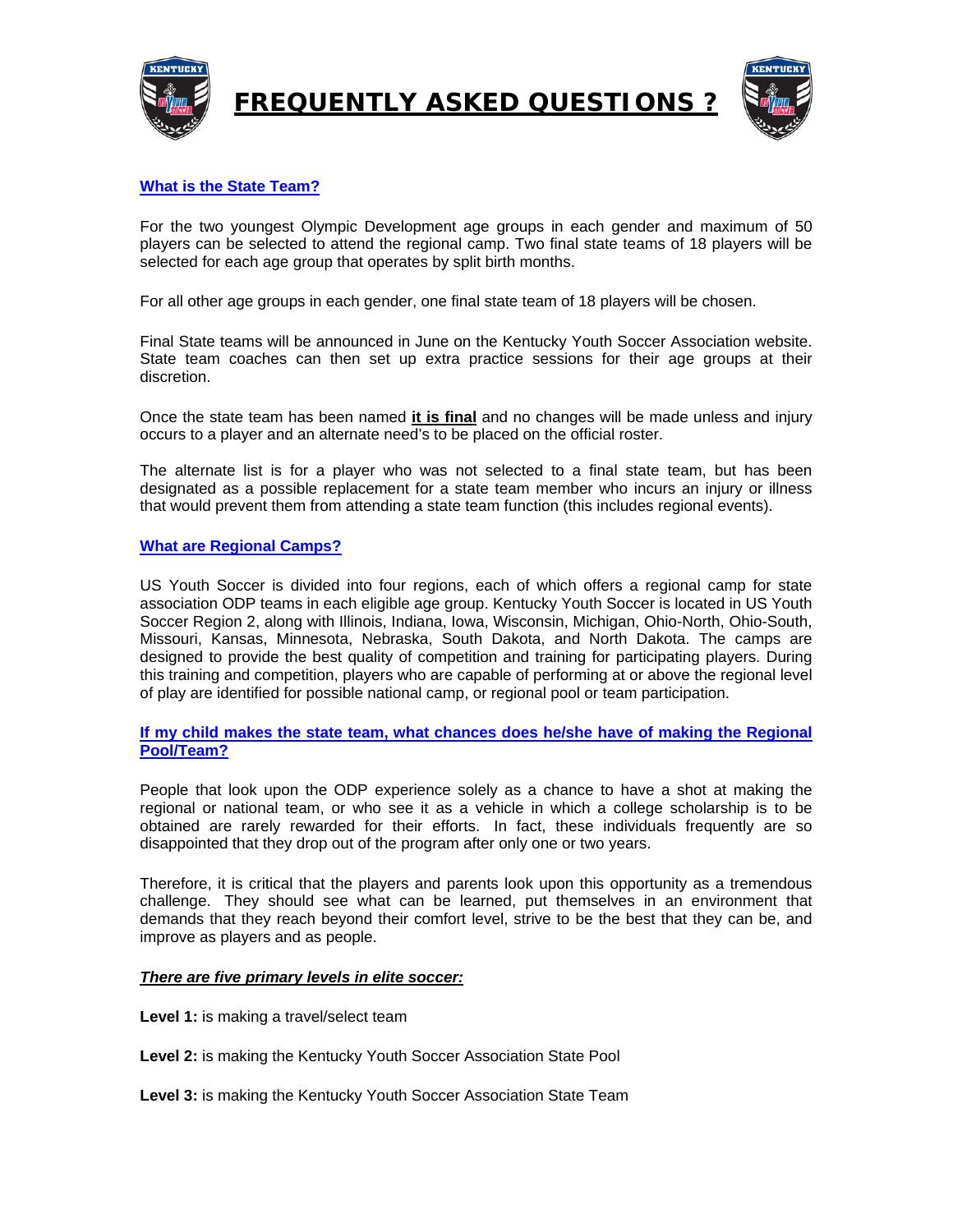



## **Level 4:** is making the Region II ODP Team

**Level 5:** is making the National Team, professional team, college team depending on how far your ability, standard of education, attitude, personality and desire can take you.

### **What happens if your child has a conflict with their club and an ODP event?**

Special Thanks are extended to the club coaches who encourage their players to participate in the ODP process. Through their efforts these coaches are participants in the ODP process and the development of their players. These coaches have the best interest of their players in mind and have enough confidence in their own ability to allow their players to be trained by other coaches to reach their potential. In turn the ODP players bring honor to their coaches and clubs.

Although ODP takes precedence by law, the program tries not to conflict with regularly scheduled outdoor league play; high school soccer season, State Cup games, US Youth Soccer National championship Series Midwest Regional Championships and National Championship games, US Youth Soccer and US Soccer regional and national ODP events.

We respect that the clubs may have to schedule tournaments during our events. Due to the short amount of time that the state coaches are allocated to work with these players it is preferred that they attend the ODP event. The player is expected to make the decision on whether they attend the event with their club or with ODP. The decision will be respected and in return we expect every final decision made by the Kentucky Youth Soccer Association State Staff to be respected as well.

The child that attends all of the scheduled events has a better opportunity of being selected for the final team; an attendance record will be kept.

If your child is not attending the ODP event you must contact your Age Group Administrator.

### **How much does it cost to participate in the programs?**

The Olympic Development Programs are not a profit generating program. Some of the costs associated with ODP are field rental and maintenance; medical trainers and supplies; coaches stipends and associated travel expenses; hotel/university accommodations at State and/or Regional Events, meals at Regional Camp, ice; administrative costs; vehicle rental; university administrative costs; regional camp fees.

If your child goes through the whole Olympic Development Program for a season please budget approximately \$750 - \$1000 for the entire annual Kentucky Youth Soccer Association ODP process. The cost varies with the number of events.

The major cost is associated with the regional tournament/camps but remains below other camps, none of which have the distinction associated with the Olympic Development Program.

There are scholarships plans available for those individuals who need finical aid to be able to participate in the program. Those in need of financial support may apply to the Director of Coach & Player Development by completing the following required steps for application:

 $\triangleright$  Submit a letter of request to the Director of Coach and Player Development / State Coach, stating the circumstances that may render this player eligible to receive financial aid. This letter also must include the amount that the family in case can afford